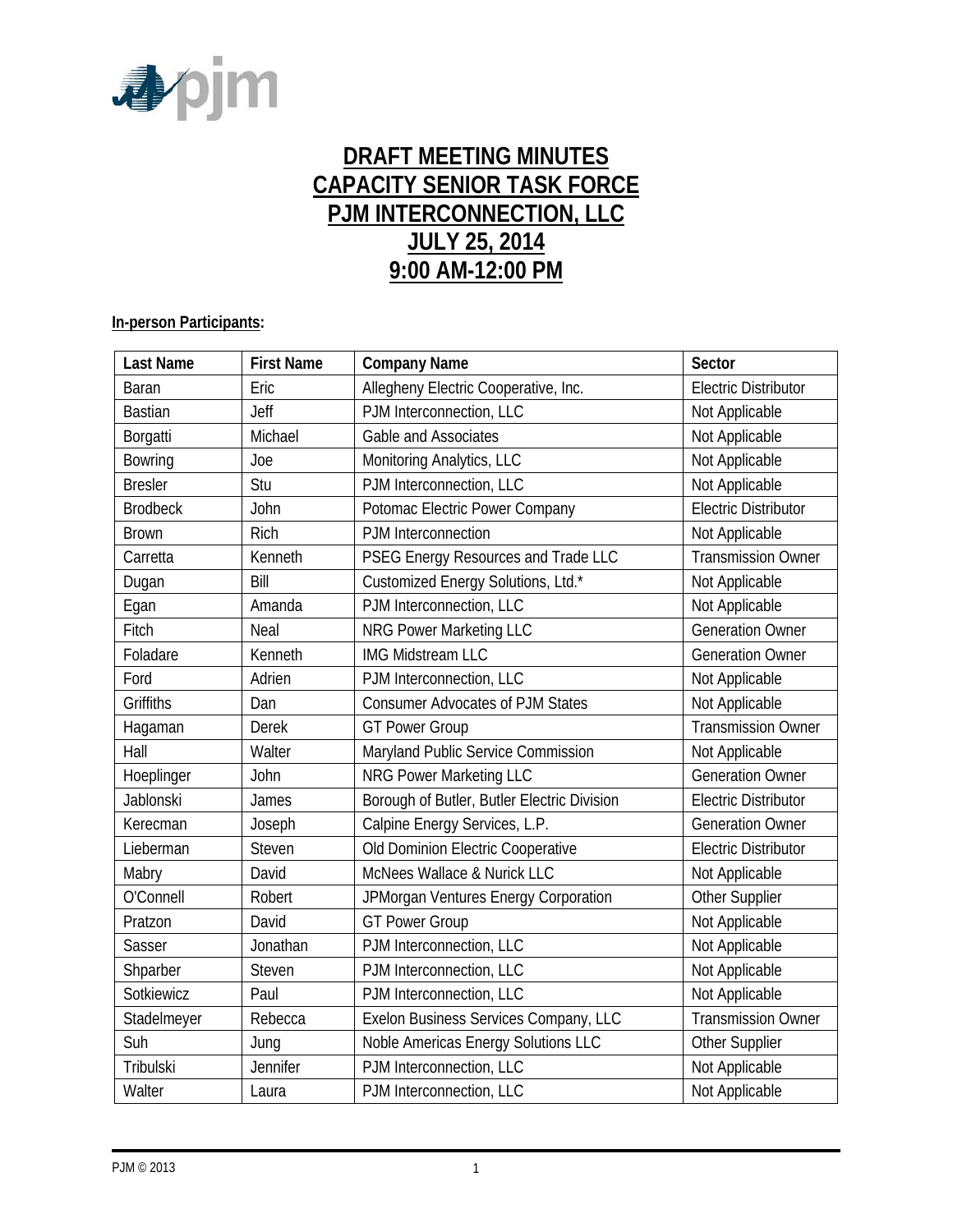

## **Teleconference / WebEx Participants:**

| <b>Last Name</b> | <b>First Name</b> | <b>Company Name</b>                        | Sector                      |
|------------------|-------------------|--------------------------------------------|-----------------------------|
| Ainspan          | Malcolm           | Energy Curtailment Specialists, Inc.       | Other Supplier              |
| <b>Barker</b>    | Jason             | Exelon Business Services Company, LLC      | <b>Transmission Owner</b>   |
| Bhavaraju        | Murty             | PJM Interconnection, LLC                   | Not Applicable              |
| Bloom            | David             | <b>Baltimore Gas and Electric Company</b>  | <b>Transmission Owner</b>   |
| Bolan            | Martin            | <b>FirstEnergy Solutions Corporation</b>   | <b>Transmission Owner</b>   |
| Carmean          | Greg              | <b>OPSI</b>                                | Not Applicable              |
| Citrolo          | John              | PSEG Energy Resources and Trade LLC        | <b>Transmission Owner</b>   |
| Czigler          | Frank             | Public Service Electric & Gas Company      | <b>Transmission Owner</b>   |
| De Geeter        | Ralph             | Maryland Public Service Commission         | Not Applicable              |
| Dean             | Evan              | <b>FirstEnergy Solutions Corporation</b>   | <b>Transmission Owner</b>   |
| Demuynck         | Rene              | New Jersey Board of Public Utilities       | Not Applicable              |
| DeNavas          | Joe               | Potomac Electric Power Company             | <b>Electric Distributor</b> |
| Esposito         | Patricia          | Atlantic Grid Operations A, LLC            | Other Supplier              |
| Etnoyer          | Scott             | Raven Power Marketing LLC                  | <b>Generation Owner</b>     |
| Farber           | <b>John</b>       | DE Public Service Commission               | Not Applicable              |
| Filomena         | Guy               | Customized Energy Solutions, Ltd.*         | Not Applicable              |
| Flynn            | Paul              | PJM Interconnection, LLC                   | Not Applicable              |
| Fort             | Jim               | The Energy Authority                       | Other Supplier              |
| Greening         | Michele           | PPL EnergyPlus, L.L.C.                     | <b>Transmission Owner</b>   |
| Heizer           | Fred              | Ohio PUC                                   | Not Applicable              |
| Hoatson          | Tom               | Riverside Generating, LLC                  | Other Supplier              |
| Horstmann        | John              | Dayton Power & Light Company (The)         | <b>Transmission Owner</b>   |
| Horton           | Dana              | Appalachian Power Company                  | <b>Transmission Owner</b>   |
| Hyzinski         | Tom               | PPL EnergyPlus, L.L.C.                     | <b>Transmission Owner</b>   |
| Jennings         | Kenneth           | Duke Energy Business Services LLC          | <b>Generation Owner</b>     |
| Jett             | William           | Duke Energy Business Services LLC          | <b>Generation Owner</b>     |
| Johnson          | Carl              | Customized Energy Solutions, Ltd.*         | Not Applicable              |
| Kopon            | Owen              | Brickfield, Burchett, Ritts, and Stone, PC | Not Applicable              |
| Lacy             | Catharine         | Dominion Virginia Power                    | Not Applicable              |
| Lewis            | Cara              | PSEG Energy Resources and Trade LLC        | <b>Transmission Owner</b>   |
| Lipman           | <b>Brian</b>      | New Jersey Division of Rate Counsel        | End User Customer           |
| Lipman           | <b>Brian</b>      | New Jersey Division of Rate Counsel        | End User Customer           |
| Ma               | Alex              | Invenergy                                  | <b>Generation Owner</b>     |
| Maher            | Mollie            | PPL EnergyPlus, L.L.C.                     | <b>Transmission Owner</b>   |
| Mahoney          | Julieanne         | New York State Electric & Gas Corporation  | Other Supplier              |
| Marton           | David             | <b>FirstEnergy Solutions Corporation</b>   | <b>Transmission Owner</b>   |
| Matheson         | Erin              | Pennsylvania Public Utility Commission     | Not Applicable              |
| Mattfolk         | Alexander         | Levitan Associates                         | Not Applicable              |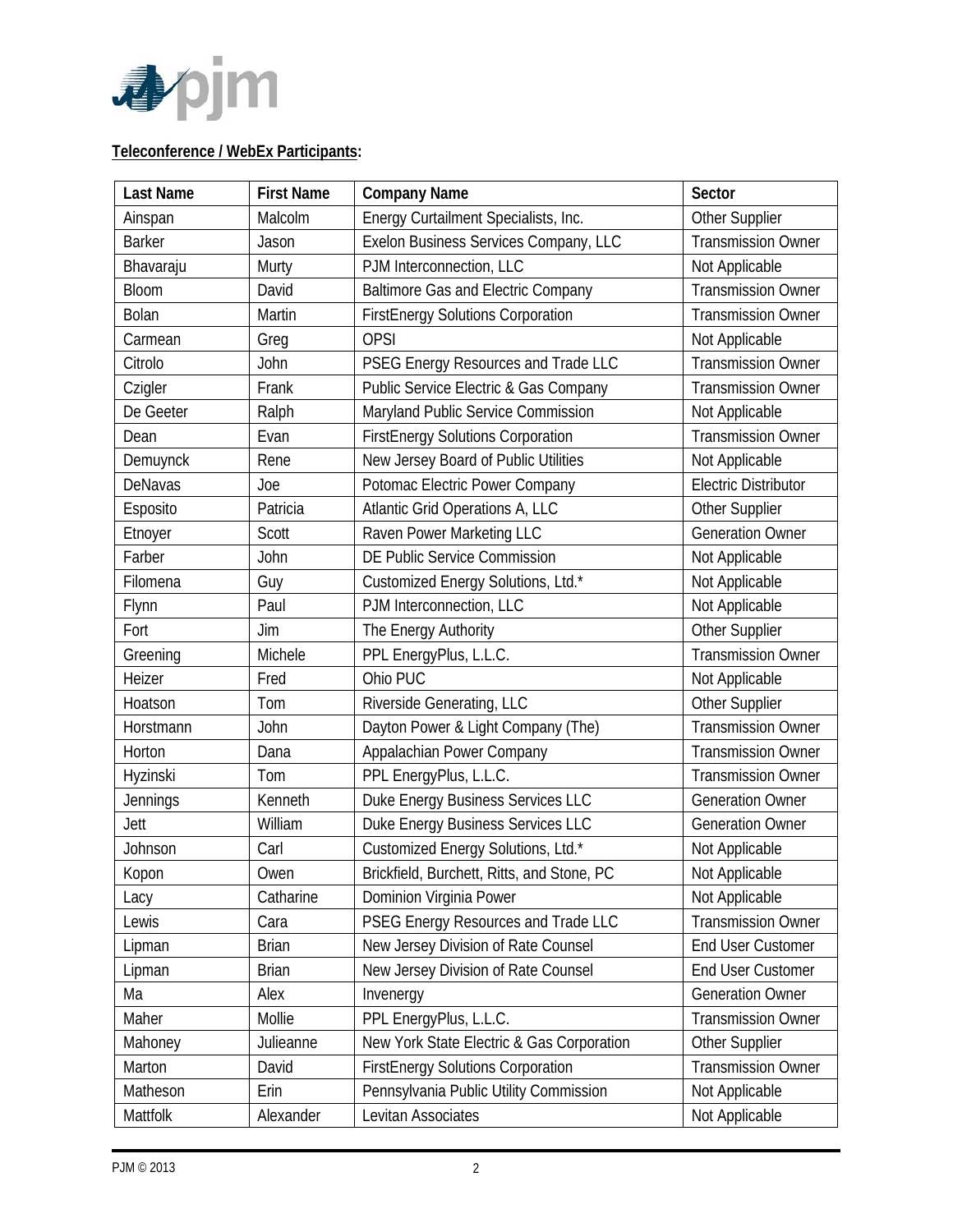

| Maye             | Shelly-Ann    | North America Power Partners, LLC                             | Other Supplier              |
|------------------|---------------|---------------------------------------------------------------|-----------------------------|
| <b>McAlister</b> | Lisa          | American Municipal Power, Inc.                                | <b>Electric Distributor</b> |
| McNamara         | Sean          | PJM Interconnection, LLC                                      | Not Applicable              |
| Miller           | John          | Commonwealth Edison Company                                   | <b>Transmission Owner</b>   |
| Moerner          | Lisa          | Virginia Electric & Power Company                             | <b>Transmission Owner</b>   |
| Norton           | Chris         | American Municipal Power, Inc.                                | <b>Electric Distributor</b> |
| Ondayko          | <b>Brock</b>  | Appalachain Power Company                                     | <b>Transmission Owner</b>   |
| Pakela           | Greg          | DTE Energy Trading, Inc.                                      | Other Supplier              |
| Peoples          | John          | Duquesne Light Company                                        | <b>Transmission Owner</b>   |
| Perrotti         | Frank         | New Jersey Board of Public Utilities                          | Not Applicable              |
| Price            | Ruth          | Division of the Public Advocate of the State of<br>Delaware   | <b>End User Customer</b>    |
| Riding           | M.Q.          | <b>Essential Power OPP, LLC</b>                               | <b>Transmission Owner</b>   |
| Scarpignato      | David         | Direct Energy Business Marketing, LLC                         | Other Supplier              |
| <b>Schmitt</b>   | Jeff          | PJM Interconnection, LLC                                      | Not Applicable              |
| Scott            | Mark          | Monument Energy LLC                                           | Not Applicable              |
| Shanker          | Roy           | Independent Consultant                                        | Not Applicable              |
| Sitaraman        | <b>Nicole</b> | Office of the Peoples Counsel for the District of<br>Columbia | <b>End User Customer</b>    |
| Slade            | Louis         | Virginia Electric & Power Company                             | <b>Transmission Owner</b>   |
| Souder           | Michelle      | PJM Interconnection, LLC                                      | Not Applicable              |
| Sudhakara        | Raghu         | Rockland Electric Company                                     | <b>Transmission Owner</b>   |
| Wilson           | James         | <b>Wilson Energy Economics</b>                                | Not Applicable              |

## **1. ADMINISTRATION**

Ms. Ford called the meeting to order and Ms. Egan took attendance. Minutes from the July 18 CSTF meeting were approved.

### **2. E&AS OFFSET METHODOLOGY**

Dr. Paul Sotkiewicz presented the *details* of a potential methodology for calculating forward energy and ancillary services (E&AS) offset.

### **3. SOLUTION OPTION DEVELOPMENT AND REVIEW**

Ms. Ford reviewed the previously captured solution options with the Task Force and solicited additional options to be added to the [matrix](http://www.pjm.com/~/media/committees-groups/task-forces/cstf/20140725/20140725-post-meeting-matrix.ashx) from the group. This document has been updated based on CSTF feedback and is available under July 25 meeting materials.Solution packages submitted for Task Force consideration prior to the August 1 CSTF meeting, can be sent to [amanda.egan@pjm.com.](mailto:amanda.egan@pjm.com) These will be added to the matrix prior to the meeting.

### **4. FUTURE AGENDA ITEMS**